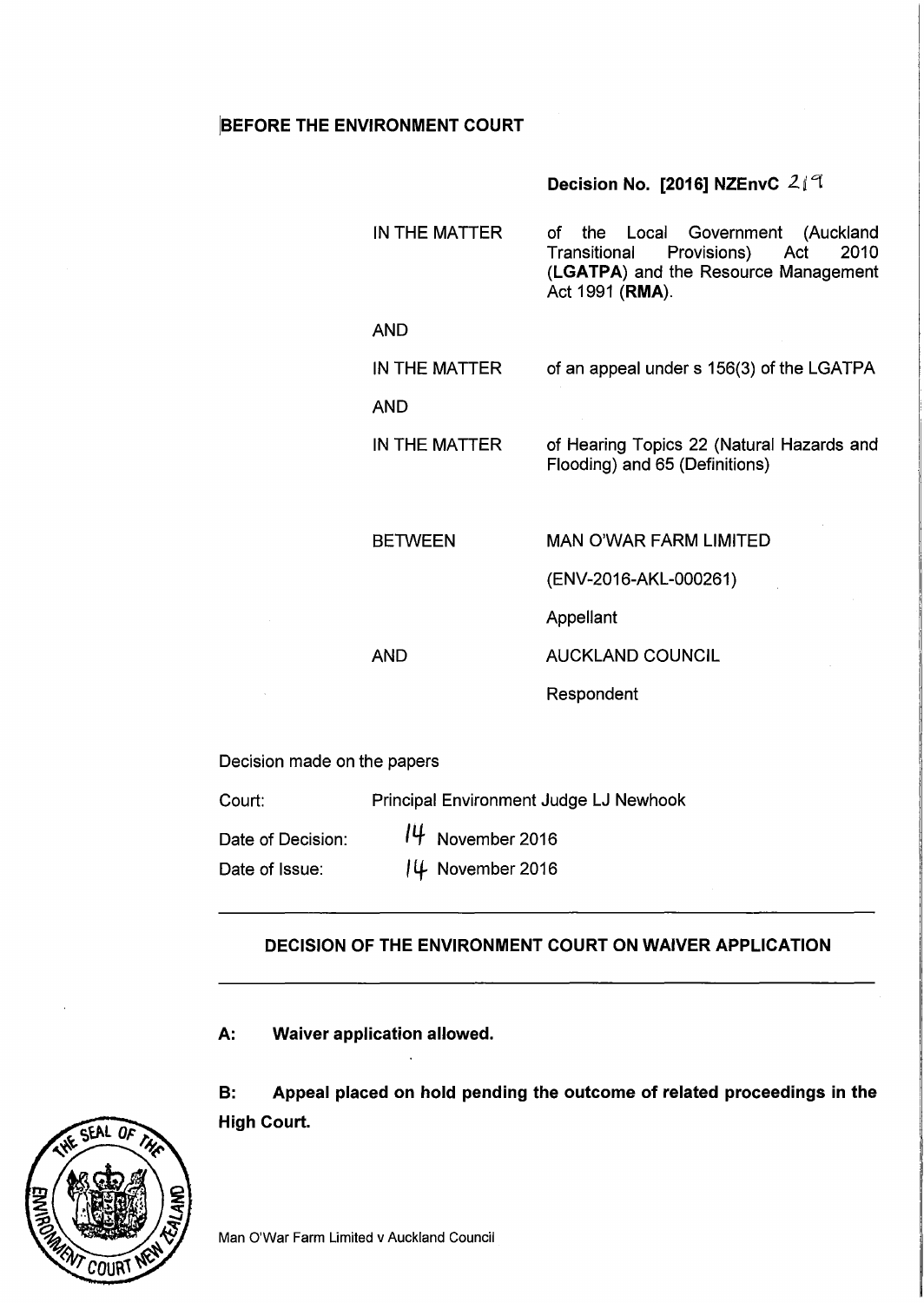## **REASONS**

## **Introduction**

[1] On 31 October 2016 Man O'War Farm Limited (MOW) lodged an appeal with the Environment Court regarding certain provisions of the proposed Auckland Unitary Plan ('PAUP'). This appeal was lodged 30 working days outside the statutory time frame. The Appellant has applied under s281 RMA to waive the late filing.

[2] MOW has also lodged an appeal with the High Court regarding (inter alia) the subject matter of the appeal lodged with this Court. The Appellant has filed the appeal with this Court out of caution and has taken this step to avoid having to seek a waiver for a much greater period after conclusion of the High Court proceedings, should that prove necessary.

#### **The Waiver Application**

- [3] MOW seeks the waiver on the following grounds:
	- (a) No party would be unduly prejudiced by the granting of the waiver, as while Auckland Unitary Plan matters have been assigned to the Court's Priority Track, case management steps are at a preliminary stage; and
	- (b) It would be reasonable in the interests of justice (in the exercise of the Court's discretion) to grant the waiver sought given uncertainty regarding which forum (High Court or Environment Court) the substantive matters raised in the late appeal to this Court fall to be addressed, with reference to s 156(3) and s144(6) of the LGATPA.

[4] In an email to the Registry on 2 November 2016, Auckland Council confirmed it would abide the decision of the Court on the application for waiver.

#### **Service**

[5] MOW and Auckland Council have participated in constructive discussions which enabled the Court to consider directing the following:



(a) Man 0' War Farm Limited is to serve the appeal by email on all submitters to Topic 22 and to the relevant definitions in Topic 65 (as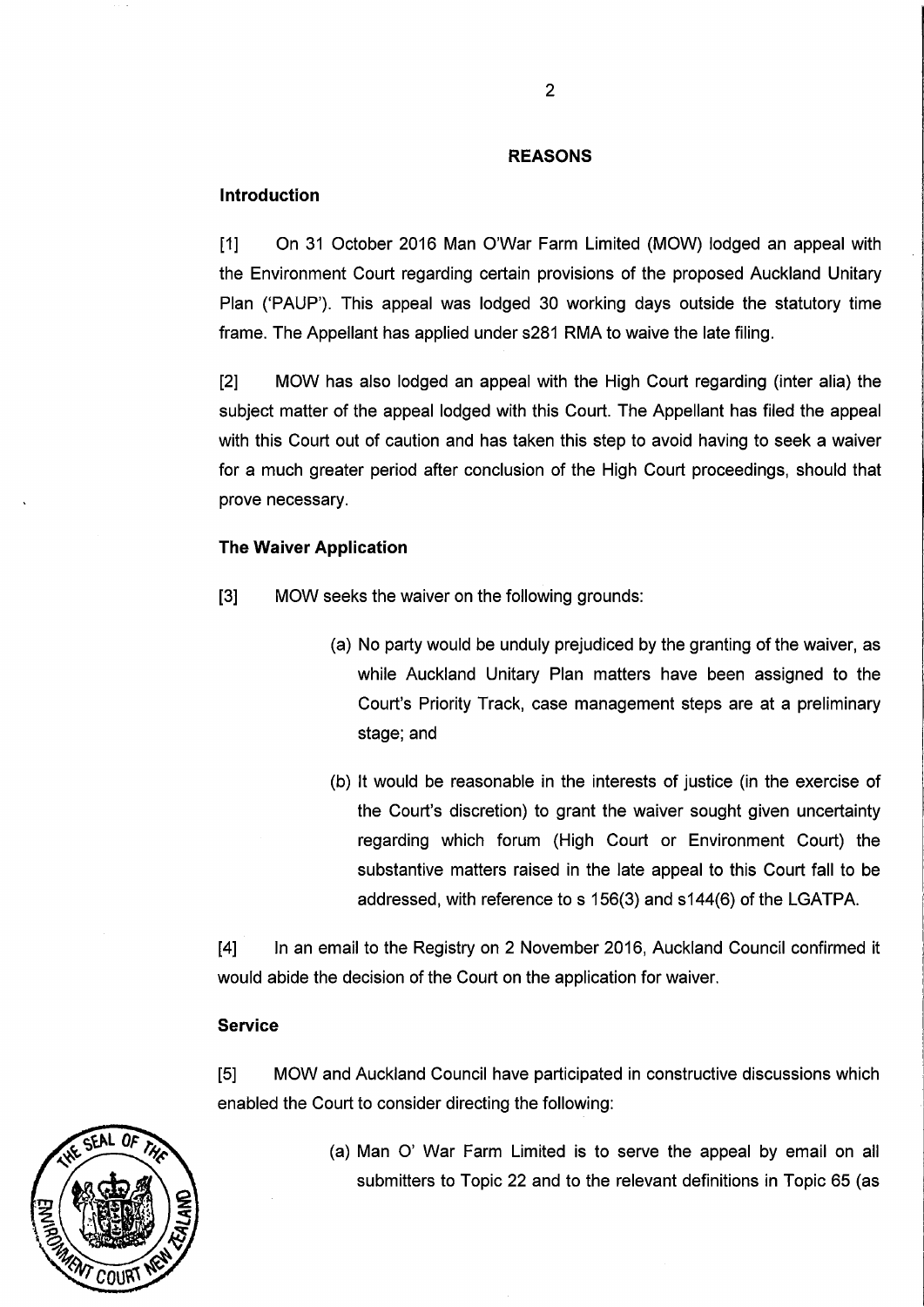to natural hazards), identifying these submitters in consultation with Council; and

(b) On effecting service, these parties are to be advised of the Court's directions as to filing a section 274 notice (as set in its decision [2016] NZ EnvC 153), and also that any party with standing to join has 15 working days to do so from date of service, noting that ordinarily time would run from date of filing).

# **The Law**

- [6] Section 281 RMA provides to the relevant extent as follows:
- (1) A person may apply to the Environment Court to  $-$

```
(a) waive a requirement of this Act or another Act or a regulation about -
```
- (i) the time within it which anything shall be served; or
- (ii) the time within which an appeal or submission to the Environment Court must be lodged; or
- (iii) the method of service; or
- $\sim 100$

 $\dddot{\phantom{0}}$ 

 $\ddotsc$ 

- $(v)$  the persons on whom anything shall be served; or
- (b) give a direction about  $-$ 
	- (i) the time within which or the method by which anything is to be served; or
	- (ii) what shall be served, whether or not the direction complies with this Act or any other Act or a regulation; or

[7] Section 281(2) provides that the Environment Court shall not grant an application under this section unless it is satisfied none of the parties to the proceedings will be unduly prejudiced.

[8] In August this Court held that it had jurisdiction to make anticipatory waivers and directions under s 281 RMA in relation to future potential appeals against council's decisions on the PAUP under section 156(1) and (3) LGATPA.<sup>1</sup>



<sup>&</sup>lt;sup>1</sup> Refer Re Auckland Council [2016] NZEnvC153.